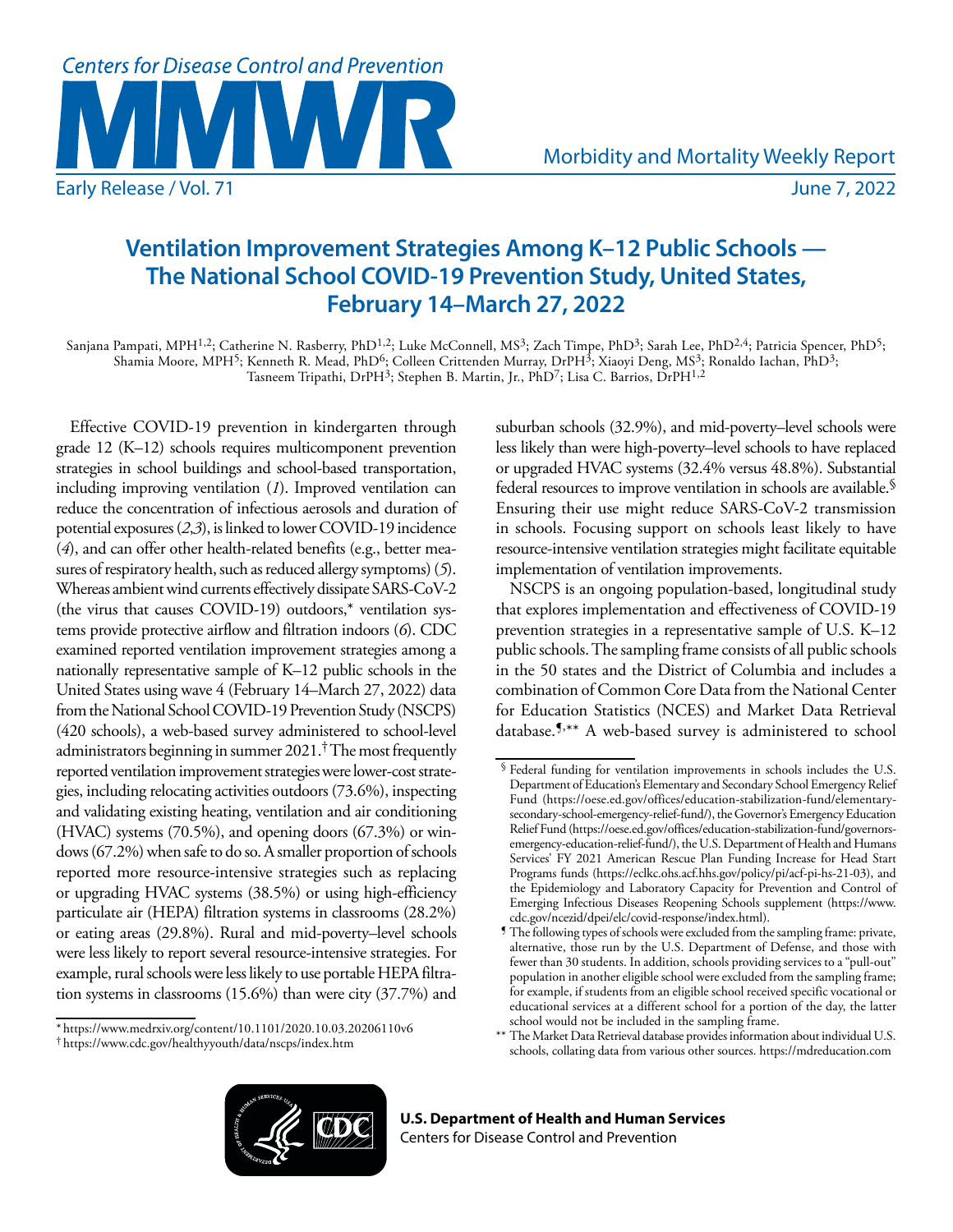administrators (e.g., principals) or school-level designees familiar with COVID-19 prevention strategies (e.g., nurses) at the eligible school. Recruitment involves emails and telephone calls to potential participants at eligible schools. A stratified random sample of schools by region, school level, and NCES locale is conducted.†† The final sample includes 1,602 schools.§§

Data from survey wave  $4 \ (420 \text{ schools};$  response rate = 26%), collected during February 14–March 27, 2022, were weighted to account for nonresponse and design strata. This study examined 11 ventilation improvement strategies in schools and on schoolbased transportation. The percentage of students eligible for free or reduced-priced meals during 2019–20 served as a proxy for school poverty level (*7*). Low-, mid-, and high-poverty schools were defined as schools with ≤25%, 26%–75%, and ≥76% of students, respectively, eligible for free or reduced-priced meals.¶¶ School locale was categorized as city, suburban, town, or rural according to NCES.\*\*\*

§§ The first wave of data collection was administered during June–September 2021 to a subset of 600 schools and focused on the 2020–21 school year. The subsequent four waves of data collection, including wave 4 analyzed in this report, focus on the 2021–22 school year with a sample of 1,602 schools.

Weighted percentages (with 95% CIs) of ventilation improvement strategies among K–12 public schools, including by locale and school poverty level, were estimated. Chisquare tests were used to test for differences in the percentage of schools reporting each ventilation strategy by school-level characteristics; p-values <0.05 were considered statistically significant. Analyses were conducted using R (version 4.1.2; R Foundation). This activity was reviewed by CDC and conducted consistent with applicable federal law and CDC policy.††† The study was reviewed and approved by ICF's Institutional Review Board.§§§

Among 11 ventilation improvement strategies assessed, the four most frequently reported were relocating activities outdoors when possible (73.6%), having existing HVAC systems inspected and validated since the start of the pandemic (70.5%), and opening doors (67.3%) and windows (67.2%) when safe to do so (Table 1). The least frequently reported strategies were using portable HEPA filtration systems in classrooms (28.2%), using HEPA filtration systems in areas where students eat (29.8%), using portable HEPA filtration systems for high-risk areas (32.8%), using fans to increase effectiveness of windows opened when safe to do so (37.0%), and having replaced or upgraded HVAC systems since the beginning of the pandemic (38.5%).

| TABLE 1. Strategies to improve ventilation in U.S. kindergarten through grade 12 public schools ( $N = 420$ ) - National School COVID-19 |  |
|------------------------------------------------------------------------------------------------------------------------------------------|--|
| Prevention Study, wave 4, United States, February 14–March 27, 2022                                                                      |  |

|                                                                                                                |                     | % (95% CI)*         |                     |
|----------------------------------------------------------------------------------------------------------------|---------------------|---------------------|---------------------|
| Strategies (no.) <sup>†</sup>                                                                                  | Yes                 | No                  | Don't know          |
| Implemented since the start of the COVID-19 pandemic <sup>§</sup>                                              |                     |                     |                     |
| Inspected and validated existing HVAC systems for cleanliness, function, and<br>code-compliant operation (403) | 70.5 (65.6 - 75.1)  | $7.1(4.8-10.5)$     | $22.3(18.3 - 26.9)$ |
| Replaced/Upgraded HVAC systems (403)                                                                           | 38.5 (33.6–43.6)    | 33.9 (29.1-39.0)    | 27.7 (23.4–32.4)    |
| Implemented currently <sup>1</sup>                                                                             |                     |                     |                     |
| Open doors to hallway or outside when safe to do so (403)                                                      | $67.3(62.3 - 71.9)$ | 29.4 (24.9–34.4)    | $3.3(1.9-5.8)$      |
| Open windows when safe to do so (404)                                                                          | $67.2(62.2 - 71.8)$ | 29.5 (24.9-34.6)    | $3.3(1.9-5.7)$      |
| Use fans to increase effectiveness of open windows when safe to do so (404)                                    | 37.0 (32.1-42.1)    | $57.3(52.1 - 62.4)$ | $5.7(3.7-8.6)$      |
| Relocate activities to outdoors when possible (404)                                                            | 73.6 (68.7-78.0)    | 23.3 (19.0-28.3)    | —**                 |
| Increase ventilation in areas where students eat (403)                                                         | 43.0 (37.9 - 48.3)  | 46.6 (41.2–52.1)    | $10.4(7.8-13.7)$    |
| Use HEPA filtration systems in areas where students eat (402)                                                  | 29.8 (25.2-34.8)    | 48.6 (43.3-54.0)    | $21.6(17.7-26.0)$   |
| Use portable HEPA filtration systems in classrooms (404)                                                       | 28.2 (24.0-32.8)    | $58.2(53.1 - 63.1)$ | $13.6(10.5-17.6)$   |
| Use portable HEPA filtration systems for high-risk areas <sup>††</sup> (403)                                   | 32.8 (28.0-38.0)    | 54.0 (48.7-59.2)    | $13.2(10.0-17.2)$   |
| Open windows on school buses (361)                                                                             | $63.6(58.1 - 68.7)$ | $8.9(6.4 - 12.3)$   | 27.5 (22.9 - 32.8)  |

**Abbreviations:** HEPA = high-efficiency particulate air; HVAC = heating, ventilation, and air conditioning.

\* Weighted percentages and 95% CIs are presented for each category. The following responses were categorized as missing and excluded from analyses: "Not applicable, my school has been virtual since the start of the pandemic" for survey questions assessing ventilation strategies implemented since the start of the COVID-19 pandemic; "Not applicable, my school is currently virtual" for survey questions assessing ventilation strategies implemented currently; and "Not applicable, our school does not use school buses" for strategies to improve ventilation in school-based transportation.

† Unweighted count of schools with available data for each ventilation strategy.

§ Respondents were asked whether their school had implemented this measure "since the start of the COVID-19 pandemic."

¶ Respondents were asked whether their school currently has this measure in place.

\*\* Estimate was suppressed because the relative SE was >30%.

<sup>††</sup> Examples include nurse's office, isolation areas, or rooms where mask guidance is less likely to be followed.

<sup>††</sup> A stratified random sample of schools was conducted using strata defined by U.S. Census region (Northeast, Midwest, South, and West), school level (elementary, middle, and high), and NCES locale (city, town, suburb, and rural). School level was categorized as elementary (included any grade from kindergarten through grade 4), middle (included either grade 7 or 8), or high (included any grade from 10 through 12). Schools assigned to more than one core level (e.g., K–8) were considered separate schools for sampling purposes.

<sup>¶¶</sup> <https://nces.ed.gov/programs/coe/indicator/clb>

<sup>\*\*\*</sup> <https://nces.ed.gov/programs/edge/Geographic/LocaleBoundaries>

<sup>†††</sup> 5 C.F.R. part 46.102(l)(2), 21 C.F.R. part 56; 42 U.S.C. Sect. 241(d); 5 U.S.C. Sect. 552a; 44 U.S.C. Sect. 3501 et seq. §§§ <https://www.icf.com>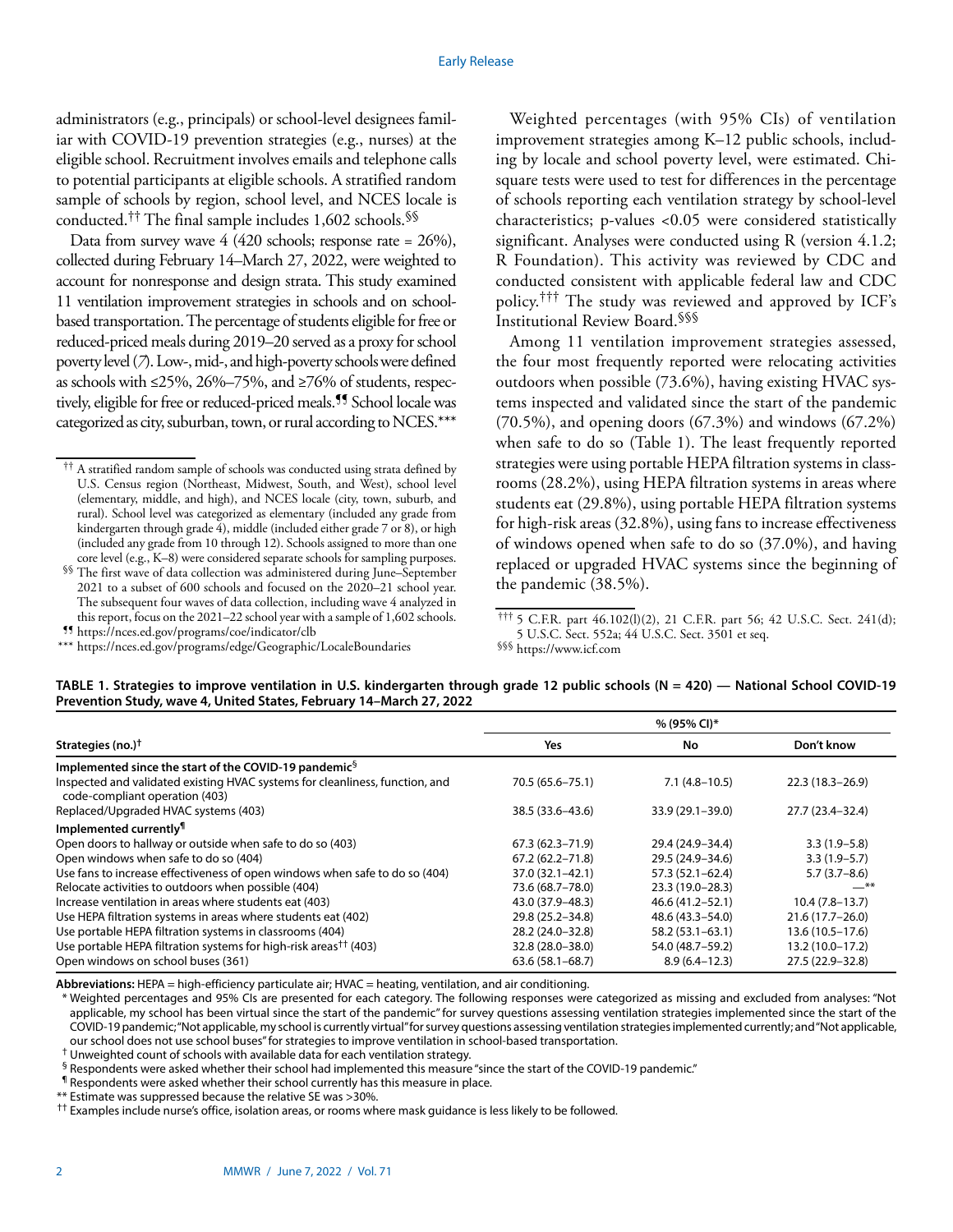Six ventilation strategies significantly differed by locale (Table 2).¶¶¶ City schools were less likely to report opening windows when safe to do so (53.9%) than were suburban (69.5%), town (75.3%), and rural (73.5%) schools; city schools also were less likely to use fans to increase effectiveness of opening windows when safe to do so (26.1%) than were town (43.0%) and rural (43.3%) schools. City schools were less likely to open windows on school buses (54.5%) than were rural schools (72.9%). Rural schools were less likely to use HEPA filtration systems in areas where students eat (19.1%) or to use portable HEPA filtration systems in classrooms (15.6%) than were city (33.4% and 37.7%, respectively) and suburban schools (33.2% and 32.9%, respectively). Rural schools were less likely than were city schools to use portable HEPA filtration systems for high-risk areas (22.0% versus 44.7%).

Six ventilation strategies significantly differed by school poverty level (Table 3). Mid-poverty schools were less likely than were low-poverty schools to have inspected and validated existing HVAC systems (66.0% versus 83.0%). Mid-poverty schools were less likely than were high-poverty schools to have replaced or upgraded HVAC systems (32.4% versus 48.8%), relocated activities outdoors when possible (69.1% versus 83.0%), and increased ventilation in areas where students eat (37.8% versus 55.4%). Mid-poverty schools were less likely to use portable HEPA filtration systems in classrooms (20.5%) and use portable HEPA filtration systems for high-risk areas (24.1%) than were low-poverty (43.8% and 49.8%, respectively) and high-poverty schools (36.0% and 44.7%, respectively).

## **Discussion**

These findings show differences in schools' reported ventilation improvement strategies by school characteristics, including NCES locale and school poverty-level status. The study also found strategies that could be easily and affordably implemented (e.g., opening doors or windows when safe to do so) were among those most frequently reported and did not vary significantly by school poverty level. City schools were least likely to report strategies related to opening windows when safe to do so and might experience unique challenges that prohibit

| TABLE 2. Strategies to improve ventilation in kindergarten through grade 12 public schools by locale ( $N = 420$ ) — National School COVID-19 |  |  |
|-----------------------------------------------------------------------------------------------------------------------------------------------|--|--|
| Prevention Study, wave 4, United States, February 14–March 27, 2022                                                                           |  |  |

|                                                                                                            | NCES school locale,*/ <sup>†</sup> % (95% CI) <sup>§</sup> |                     |                     |                     |
|------------------------------------------------------------------------------------------------------------|------------------------------------------------------------|---------------------|---------------------|---------------------|
| Strategies (no.) <sup>1</sup>                                                                              | City                                                       | Suburb              | Town                | Rural               |
| Strategies implemented since the start of the COVID-19 pandemic**                                          |                                                            |                     |                     |                     |
| Inspected/Validated existing HVAC systems for cleanliness,<br>function, and code-compliant operation (364) | 72.1 (61.6-80.6)                                           | 76.4 (66.4–84.2)    | 67.5 (54.3-78.4)    | 65.6 (54.8-74.9)    |
| Replaced/Upgraded HVAC systems (364)                                                                       | $42.8(32.1 - 54.2)$                                        | 42.8 (34.4–51.5)    | 39.2 (25.7-54.6)    | 29.7 (20.6-40.9)    |
| Strategies implemented currently <sup>††</sup>                                                             |                                                            |                     |                     |                     |
| Open doors to hallway or outside when safe to do so (364)                                                  | $63.4(51.7 - 73.7)$                                        | $63.8(54.7 - 72.1)$ | 63.8 (49.8-75.8)    | 73.2 (62.7-81.5)    |
| Open windows when safe to do so (365) <sup>§§,¶¶</sup> ,***                                                | 53.9 (42.8-64.6)                                           | $69.5(60.3 - 77.5)$ | 75.3 (60.2-86.0)    | 73.5 (63.1-81.8)    |
| Use fans to increase effectiveness of open windows when safe to<br>do so (365) <sup>§§,***</sup>           | 26.1 (17.4–37.2)                                           | $35.3(26.2 - 45.5)$ | 43.0 (30.2–56.9)    | 43.3 (34.0–53.1)    |
| Relocate activities to outdoors when possible (365)                                                        | 70.7 (59.2-80.1)                                           | 77.9 (68.1–85.3)    | 70.5 (58.9–79.9)    | 71.0 (60.7-79.6)    |
| Increase ventilation in areas where students eat (364)                                                     | 45.4 (34.4–56.9)                                           | 48.3 (38.8–57.9)    | 44.2 (31.7–57.4)    | $36.2(26.1 - 47.7)$ |
| Use HEPA filtration systems in areas where students eat (363) <sup>§§,†††</sup>                            | 33.4 (23.1-45.5)                                           | 33.2 (25.0–42.5)    | 27.4 (15.7–43.3)    | 19.1 (12.4–28.3)    |
| Use portable HEPA filtration systems in classrooms (365) <sup>§§,†††</sup>                                 | 37.7 (28.2-48.4)                                           | $32.9(25.1 - 41.7)$ | 22.8 (13.4 - 36.1)  | $15.6(9.7-24.0)$    |
| Use portable HEPA filtration systems for high-risk areas§§§ (364)§§                                        | 44.7 (33.2–56.8)                                           | 34.1 (25.6-43.8)    | 35.3 (22.8–50.2)    | 22.0 (14.3-32.3)    |
| Open windows on school buses (325) <sup>§§</sup>                                                           | 54.5 (41.4–66.9)                                           | $60.1(49.9 - 69.5)$ | $64.4(50.1 - 76.5)$ | 72.9 (62.8-81.0)    |

**Abbreviations:** HEPA = high-efficiency particulate air; HVAC = heating, ventilation, and air conditioning; NCES = National Center for Education Statistics.

\* School locale was categorized based on the NCES locale classification scheme into four categories: city, suburb, town, or rural. [https://nces.ed.gov/programs/](https://nces.ed.gov/programs/edge/Geographic/LocaleBoundaries) [edge/Geographic/LocaleBoundaries](https://nces.ed.gov/programs/edge/Geographic/LocaleBoundaries)

† No significant differences between rural versus town and suburb versus town schools were noted based on chi-square test (p>0.05).

§ Weighted percentages and 95% CIs of respondents indicating "yes" for each ventilation measure is reported. Respondents who indicated "no" or "don't know" for each ventilation measure are combined and included in the denominator. The following responses were categorized as missing and excluded from analyses: "Not applicable, my school has been virtual since the start of the pandemic" for survey questions assessing ventilation strategies implemented since the start of the COVID-19 pandemic; "Not applicable, my school is currently virtual" for survey questions assessing ventilation strategies implemented currently; and "Not applicable, our school does not use school buses" for strategies to improve ventilation in school-based transportation.

¶ Unweighted count of schools with available data for each ventilation strategy and NCES school locale.

\*\* Respondents were asked whether their school had implemented this measure "since the start of the COVID-19 pandemic."

†† Respondents were asked whether their school currently had this measure in place.

§§ City schools differed significantly from rural schools based on chi-square test (p<0.05).

 $\P$ <sup>1</sup> Suburb schools differed significantly from city schools based on chi-square test (p<0.05).

\*\*\* City schools differed significantly from town schools based on chi-square test (p<0.05).

††† Suburb schools differed significantly from rural schools based on chi-square test (p<0.05).

§§§ Examples include nurse's office, isolation areas, or rooms where mask guidance is less likely to be followed.

<sup>¶¶¶</sup> Chi-square tests were used to identify differences in each ventilation strategy by NCES locale and school poverty level. Even when p-values were <0.05, 95% CIs for percentages by subgroup might overlap because of varying underlying statistical assumptions of chi-square tests compared with examining overlap of 95% CIs when determining statistical significance.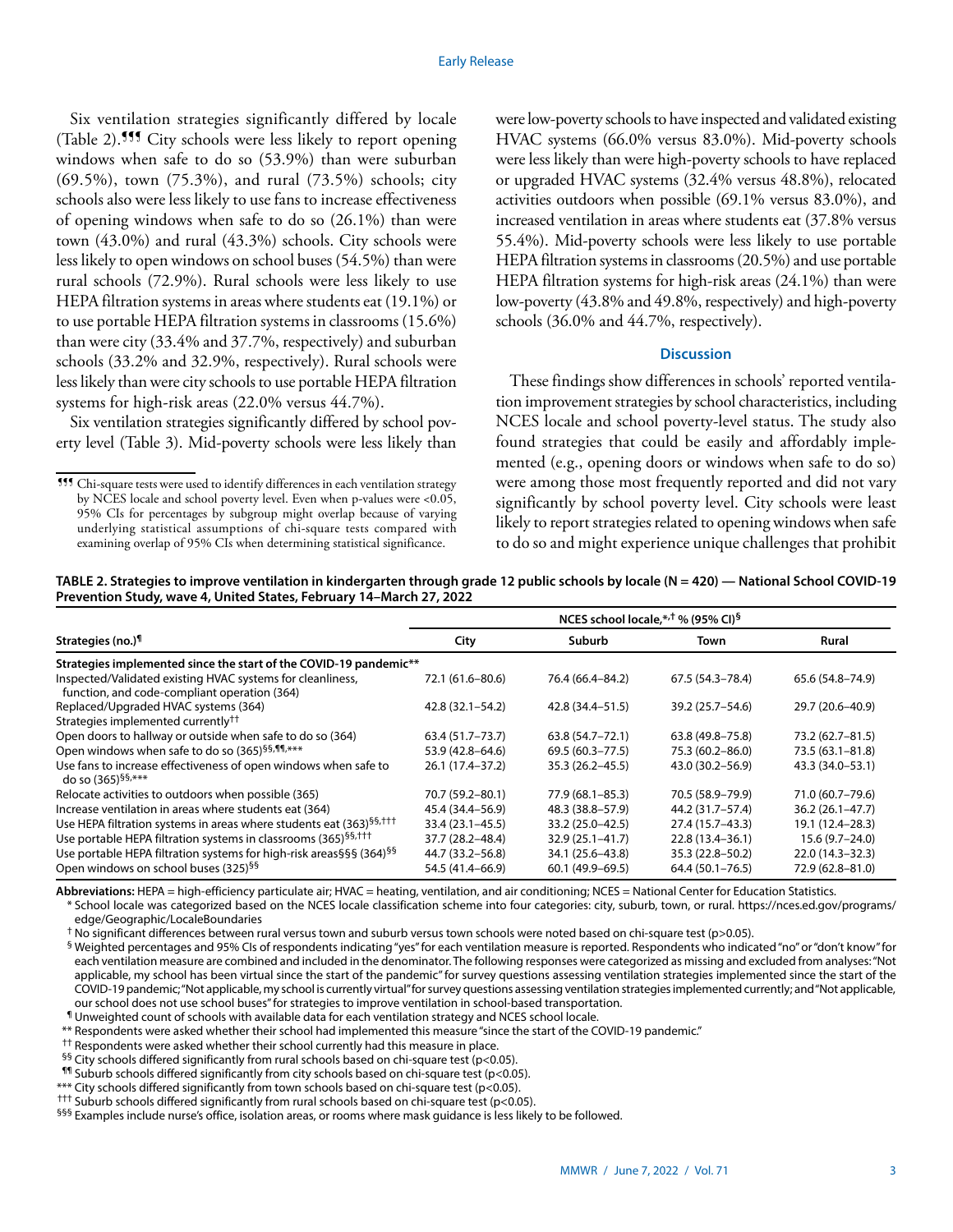|                                                                                                                               | School poverty level,*, <sup>†</sup> % (95% CI) <sup>§</sup> |                     |                  |
|-------------------------------------------------------------------------------------------------------------------------------|--------------------------------------------------------------|---------------------|------------------|
| Strategies (no.) <sup>1</sup>                                                                                                 | Low                                                          | Mid                 | High             |
| Strategies implemented since the start of the COVID-19 pandemic**                                                             |                                                              |                     |                  |
| Inspected and validated existing HVAC systems for cleanliness, function, and code-<br>compliant operation (375) <sup>††</sup> | 83.0 (70.9-90.7)                                             | 66.0 (58.6 - 72.7)  | 74.8 (64.4-83.0) |
| Replaced/Upgraded HVAC systems (375) <sup>§§</sup>                                                                            | 45.3 (33.1–58.0)                                             | 32.4 (26.3–39.2)    | 48.8 (37.0-60.6) |
| Strategies implemented currently <sup>11</sup>                                                                                |                                                              |                     |                  |
| Open doors to hallway or outside when safe to do so (375)                                                                     | 66.1 (52.9 - 77.2)                                           | 66.0 (59.0 - 72.4)  | 69.1 (57.1–78.9) |
| Open windows when safe to do so (376)                                                                                         | 74.4 (61.6-84.0)                                             | 65.3 (58.0-72.0)    | 69.7 (57.6–79.5) |
| Use fans to increase the effectiveness of open windows when safe to do so (376)                                               | 32.8 (21.8-46.0)                                             | 37.2 (30.5-44.4)    | 34.6 (24.9–45.8) |
| Relocate activities to outdoors when possible (376) <sup>§§</sup>                                                             | 74.6 (62.1-84.0)                                             | 69.1 (61.7–75.6)    | 83.0 (71.8-90.4) |
| Increase ventilation in areas where students eat (376) <sup>§§</sup>                                                          | 42.1 (30.3–54.9)                                             | $37.8(31.1 - 45.0)$ | 55.4 (43.0–67.1) |
| Use HEPA filtration systems in areas where students eat (375)                                                                 | 36.5 (25.3-49.3)                                             | 24.8 (19.2-31.4)    | 35.1 (24.8-47.1) |
| Use portable HEPA filtration systems in classrooms (376) <sup>††,§§</sup>                                                     | 43.8 (31.5 - 56.9)                                           | 20.5 (15.7-26.4)    | 36.0 (25.9-47.4) |
| Use portable HEPA filtration systems for high-risk areas*** (376) <sup>+1,§§</sup>                                            | 49.8 (37.0-62.6)                                             | 24.1 (18.4 - 30.8)  | 44.7 (33.1-56.9) |
| Open windows on school buses (338)                                                                                            | 74.3 (59.7-84.9)                                             | 59.7 (52.3-66.6)    | 64.3 (52.4-74.7) |

| TABLE 3. Strategies to improve ventilation in U.S. kindergarten through grade 12 public schools by school poverty level (N = 420) — National |
|----------------------------------------------------------------------------------------------------------------------------------------------|
| School COVID-19 Prevention Study, wave 4, United States, February 14–March 27, 2022                                                          |

**Abbreviations:** FRPM = free or reduced-price meals; HEPA = high-efficiency particulate air; HVAC = heating, ventilation, and air conditioning; NCES = National Center for Education Statistics.

\* The percentage of students eligible for FRPM during 2019–20 was used as a proxy for school poverty level. High-poverty schools were defined as public schools in which >75% of the students were eligible for FRPM, mid-poverty schools had 26%–75% students eligible for FRPM, and low-poverty schools had ≤25% students eligible for FRPM.

† No significant differences between low- versus high-poverty schools were noted based on chi-square test (p>0.05).

§ Weighted percentages and 95% CIs of respondents indicating "yes" for each ventilation measure is reported. Respondents who indicated "no" or "don't know" for each ventilation measure are combined and included in the denominator. The following responses were categorized as missing and excluded from analyses: "Not applicable, my school has been virtual since the start of the pandemic" for survey questions assessing ventilation strategies implemented since the start of the COVID-19 pandemic; "Not applicable, my school is currently virtual" for survey questions assessing ventilation strategies implemented currently; and "Not applicable, our school does not use school buses" for strategies to improve ventilation in school-based transportation.

¶ Unweighted count of schools with available data for each ventilation strategy and school poverty level.

\*\* Respondents were asked whether their school had implemented this measure "since the start of the COVID-19 pandemic."

†† Mid-poverty schools differed significantly from low-poverty schools based on chi-square test (p<0.05).

 $§$ § Mid-poverty schools differed significantly from high-poverty schools based on chi-square test (p<0.05).

¶¶ Respondents were asked whether their school currently had this measure in place.

\*\*\* Examples include nurse's office, isolation areas, or rooms where mask guidance is less likely to be followed.

## **Summary**

What is already known about this topic?

School-based strategies to improve ventilation are associated with reduced incidence of COVID-19 in schools. Substantial federal resources are available to improve ventilation in schools.

# What is added by this report?

Among a nationally representative sample of U.S. K–12 public schools, higher-cost and resource-intensive ventilation improvement strategies, such as using portable high-efficiency particular air (HEPA) filtration systems in classrooms were less frequently reported. Overall, rural and mid-poverty schools were the least likely to report implementing several resourceintensive ventilation strategies.

## What are the implications for public health practice?

Ensuring use of ventilation improvement resources might reduce transmission of SARS-CoV-2 and other infectious diseases in schools. Focusing support on schools least likely to have implemented resource-intensive ventilation strategies might facilitate equitable implementation.

opening windows, including air and noise pollution, and limitations of the building (e.g., windows that cannot be opened). CDC's COVID-19 guidance for schools (*1*) and for improving ventilation in buildings,\*\*\*\* as well as ASHRAE†††† guidance for schools and universities (*8*), emphasize numerous ways to improve ventilation, with strategies varying substantially in both financial cost and ease of implementation.§§§§

With regard to HVAC and HEPA filtration systems, having inspected and validated existing HVAC systems was reported as the only strategy used by a majority of schools. The other strategies related to HVAC and HEPA filtration systems require additional resources with varying costs. Differences by locale and school poverty level in implementing more resource-intensive strategies might be due to supply chain challenges, differences in school or community resources, or accessibility of technical assistance and support for applying to

<sup>\*\*\*\*</sup> <https://www.cdc.gov/coronavirus/2019-ncov/community/ventilation.html> †††† Formerly known as the American Society of Heating, Refrigerating and

Air-Conditioning Engineers, the organization is now known as ASHRAE. §§§§ Ventilation strategies examined have a range of initial and operating costs. Opening windows and doors when safe to do so and relocating activities outside likely have no associated costs. The cost of using fans to increase the effectiveness of open windows when safe to do so is estimated to be <\$100 per unit. The cost of adding portable HEPA filtration systems is approximately \$500 per unit. Additional information about estimated costs of ventilation strategies is available on CDC's website for ventilation in buildings. [https://www.cdc.gov/coronavirus/2019-ncov/community/](https://www.cdc.gov/coronavirus/2019-ncov/community/ventilation.html) [ventilation.html](https://www.cdc.gov/coronavirus/2019-ncov/community/ventilation.html)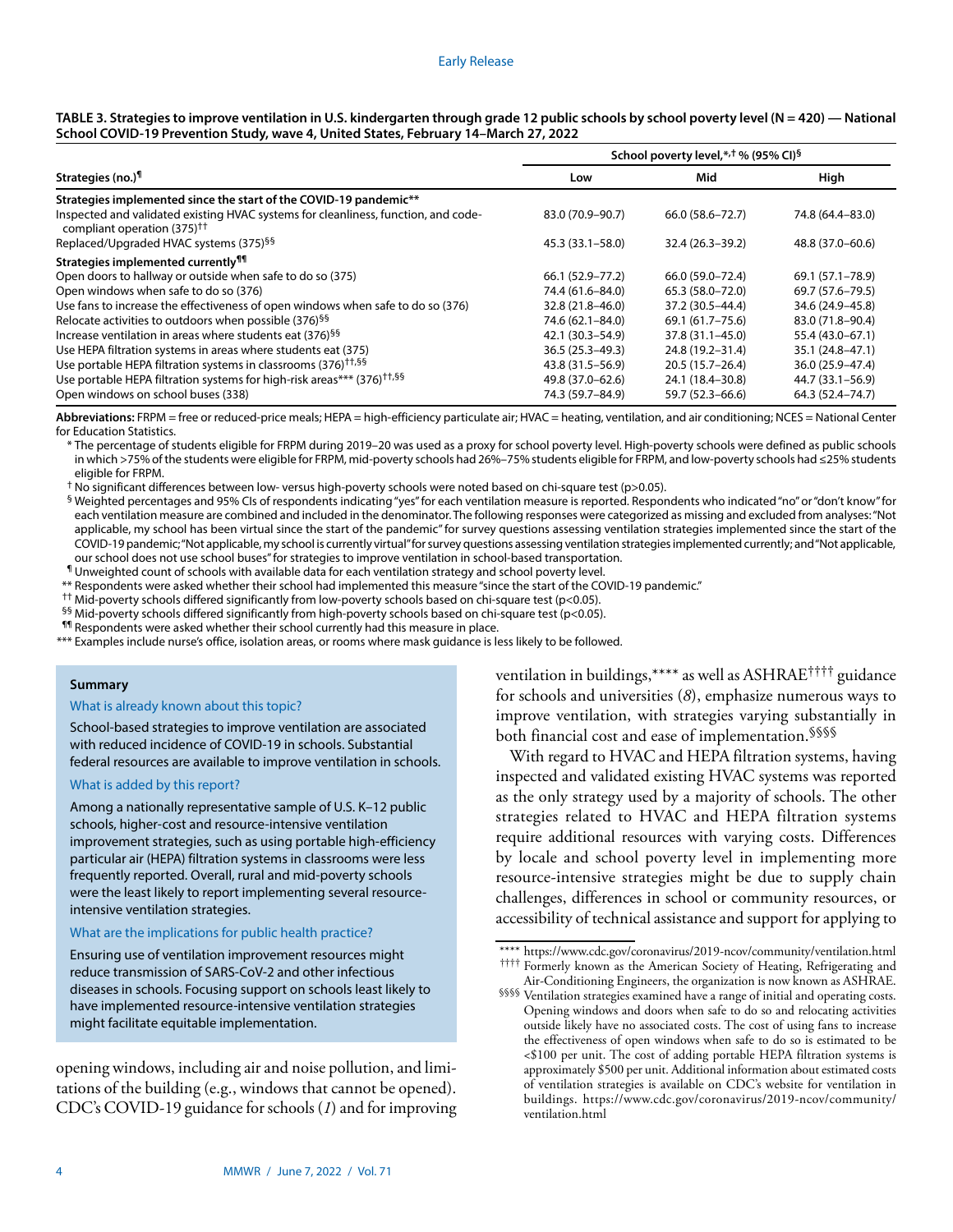available sources of funding. NSCPS did not provide data on the funds schools used to implement these resource-intensive strategies; however, mid-poverty schools might have been least likely to implement these strategies because higher poverty schools might have had more experience in accessing and using federal funds, and lower poverty schools might have been able to implement some of these strategies without additional government support. Despite availability of substantial federal resources to improve ventilation in schools, findings suggest that additional efforts might be needed to ensure that all schools successfully access and use resources for ventilation improvements, particularly schools least likely to report using resource-intensive ventilation strategies (i.e., rural and mid-poverty schools). Public health professionals and funding agencies can support state and local education agencies and school districts by raising awareness about funding sources and ensuring their equitable distribution. Supplemental training and technical assistance can help schools identify and access applicable funding and understand what types of strategies can improve ventilation.

Strategies to improve ventilation are integral to CDC's guidance for COVID-19 prevention in schools (*1*). Schools can work with local public health officials and monitor CDC COVID-19 community levels<sup>9999</sup> to determine which prevention strategies might be needed based on their local context. Schools can put in place a core set of infectious disease prevention strategies, including optimizing ventilation and improving indoor air quality as part of normal operations. The addition of COVID-19–specific prevention strategies, including those that increase outdoor air intake and improve air filtration, can be tied to CDC COVID-19 community levels (*1*). In addition to preventing spread of COVID-19 and other infections, such as influenza (*9*), ventilation improvements implemented now might lead to broader and lasting improvements in the health of students and staff members. For example, improved ventilation has been linked to better measures of respiratory health (e.g., allergy symptoms), higher student performance, and decreased student absenteeism (*5*).

The findings in this report are subject to at least five limitations. First, presence of ventilation improvement strategies was assessed through a self-report survey, and responses might be influenced by social desirability bias or respondents' level of awareness of ventilation-related strategies at the school. Second, ascertaining the knowledge and training of persons who completed the survey was not possible, and this might vary by school characteristics. Third, the survey response rate was low (26%); however, nonresponse weight adjustments were incorporated into analyses. Fourth, this study only identified

respondents' reports of strategies implemented to improve ventilation; it did not include direct measurements of the impact of those strategies (e.g., increased air flow). Finally, appropriate ventilation improvements likely vary by seasonality, environment, building type, and safety-related concerns; this study was not able to account for these distinctions.

Ventilation is a key strategy recommended to reduce COVID-19 spread in school settings. Ensuring use of ventilation improvement resources might reduce SARS-CoV-2 transmission in schools and also prevent transmission of other infectious diseases and lead to broader improvements in the health of students and staff members. Public health professionals can focus support on schools least likely to report using resource-intensive ventilation strategies to ensure more equitable implementation of ventilation strategies to reduce SARS-CoV-2 transmission.

### **Acknowledgments**

School staff members; Carmen Ashley, Lorin Boyce, Nancy Brener, Michelle Carman-McClanahan, April Carswell, Sarah Conklin, Neha Kanade Cramer, James Demery, Cherelle Dorleans, Lucas Godoy Garraza, Nicole Gonzalez, Marci Hertz, Brandee Hicks, Dana Keener Mast, Adrian King, Catherine Lesesne, Erica McCoy, Seraphine Pitt Barnes, Leah Powell, Lynnea Roberts, Leah Robin, India Rose, Syreeta Skelton-Wilson, Christine Walrath, National School COVID-19 Prevention Study Team.

Corresponding author: Sanjana Pampati, [mix2@cdc.gov.](mailto:mix2@cdc.gov)

All authors have completed and submitted the International Committee of Medical Journal Editors form for disclosure of potential conflicts of interest. Kenneth R. Mead and Stephen B. Martin, Jr. report multiple roles on technical and standard committees within ASHRAE. No other potential conflicts of interest were disclosed.

#### **References**

- 1. CDC. Operational guidance for K–12 schools and early care and education programs to support safe in-person learning. Atlanta, GA: US Department of Health and Human Services, CDC; 2022. Accessed May 31, 2022. [https://www.cdc.gov/coronavirus/2019-ncov/community/schools](https://www.cdc.gov/coronavirus/2019-ncov/community/schools-childcare/k-12-childcare-guidance.html)[childcare/k-12-childcare-guidance.html](https://www.cdc.gov/coronavirus/2019-ncov/community/schools-childcare/k-12-childcare-guidance.html)
- 2. Lindsley WG, Derk RC, Coyle JP, et al. Efficacy of portable air cleaners and masking for reducing indoor exposure to simulated exhaled SARS-CoV-2 aerosols—United States, 2021. MMWR Morb Mortal Wkly Rep 2021;70:972–6. [PMID:34237047](https://www.ncbi.nlm.nih.gov/entrez/query.fcgi?cmd=Retrieve&db=PubMed&list_uids=34237047&dopt=Abstract) [https://doi.org/10.15585/](https://doi.org/10.15585/mmwr.mm7027e1) [mmwr.mm7027e1](https://doi.org/10.15585/mmwr.mm7027e1)

<sup>¶¶¶¶</sup> <https://www.cdc.gov/coronavirus/2019-ncov/science/community-levels.html>

<sup>1</sup>Division of Adolescent and School Health, National Center for HIV, Viral Hepatitis, STD, and TB Prevention, CDC; <sup>2</sup>CDC COVID-19 Emergency Response Team; 3ICF, Atlanta, Georgia; 4Division of Population Health, National Center for Chronic Disease Prevention and Health Promotion, CDC; 5Oak Ridge Institute for Science and Education, Oak Ridge, Tennessee; 6Division of Field Studies and Engineering, National Institute for Occupational Safety and Health, CDC; 7Respiratory Health Division, National Institute for Occupational Safety and Health, CDC